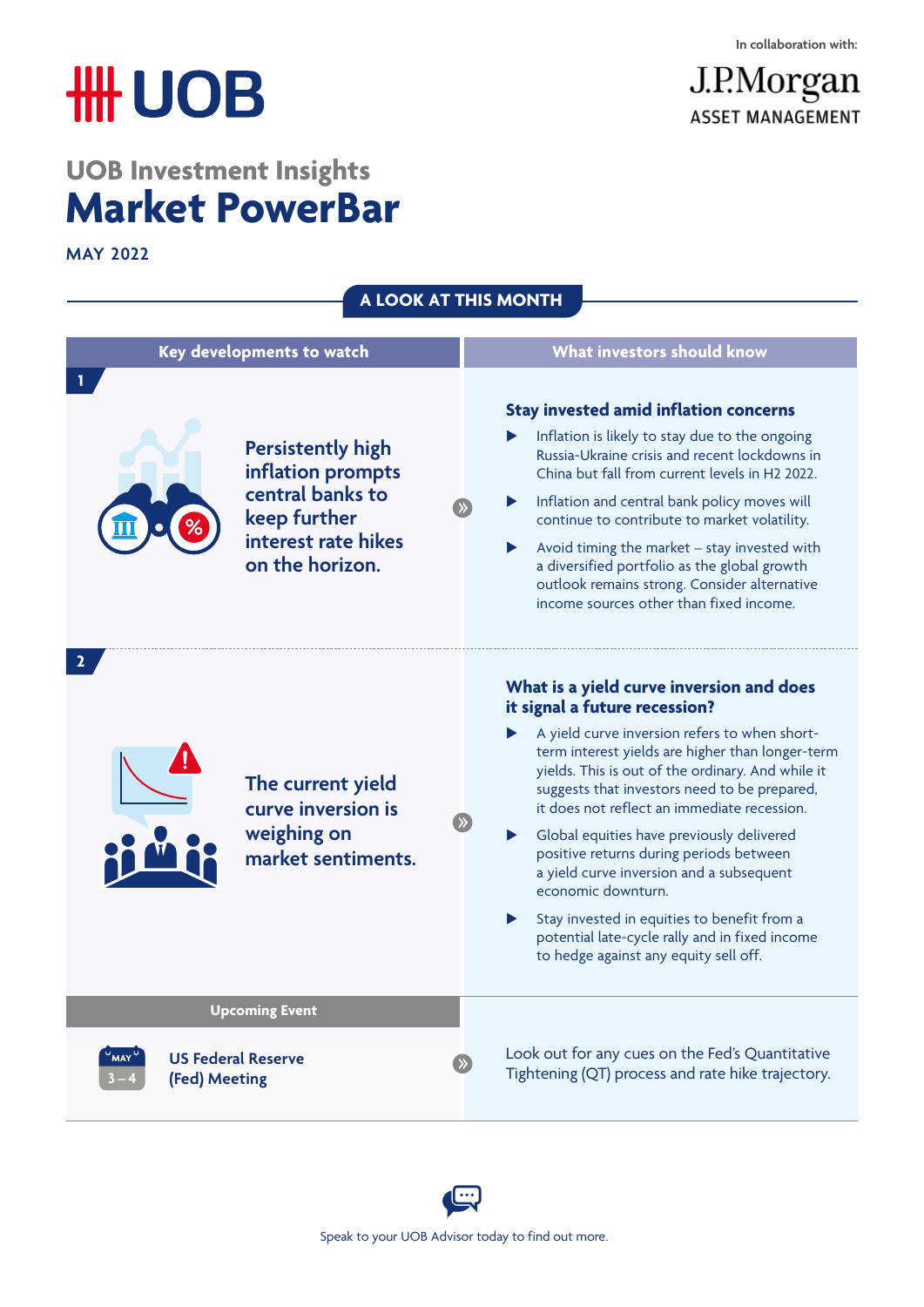**Topic 1:**

### **Stay invested amid inflation concerns**

**Inflation has been top of mind for markets and central banks, especially in the developed world. The Russia-Ukraine crisis has caused a spike in the United States' inflation levels, prompting the US Federal Reserve to stay hawkish and continue to signal future interest rate hikes.**





**Source:** FactSet, J.P. Morgan Asset Management, (Left) Bloomberg LP, Oxford Economics

\* Emerging Asia ex-China & ex-India is constructed using a GDP weighted average of Indonesia, Malaysia, Philippines, South Korea, Taiwan and Thailand. Most recently available Core CPI data for Philippines is as of 31 December 2021. Data reflect most recently available as of 31 March 2022.

- Different regions are facing varying levels of inflation (Figure 1A). While the developed world is experiencing greater inflationary pressures, Asia's inflation remains at manageable levels. Stricter COVID management policies have allowed Asia to avoid significant economic disruption from high infection rates. Consumption patterns have also stayed more stable.
- Inflation in the US should fall from current levels in H2 2022, given that the key factor in this inflationary episode is a supply shock that is affecting the prices of energy and core goods.
- Recent COVID-related lockdowns in China have reignited concerns that supply chain disruptions will exacerbate inflation. While food inflation has picked up due to logistics disruptions, this has been offset by soft consumer demand preventing overall inflation from trending significantly higher.



**Source:** Alerian, Bank of America, Bloomberg Finance L.P., Clarkson, Drewry Maritime Consultants, FactSet, Federal Reserve, FTSE,MSCI, Standard & Poor's, J.P. Morgan Asset Management. Data reflect most recently available as of 31 March 2022.

• Inflation and monetary policy action from central banks will continue to contribute to market volatility. Income investing can go a long way towards compounding returns for investors during volatile times. While investors traditionally look to fixed income assets for income, potential duration risks make government bonds less attractive. Alternative sources of income like high-dividend equities in emerging markets or Asia-Pacific and real assets are viable options (Figure 1B), since the global growth outlook remains relatively strong (Figure 1C).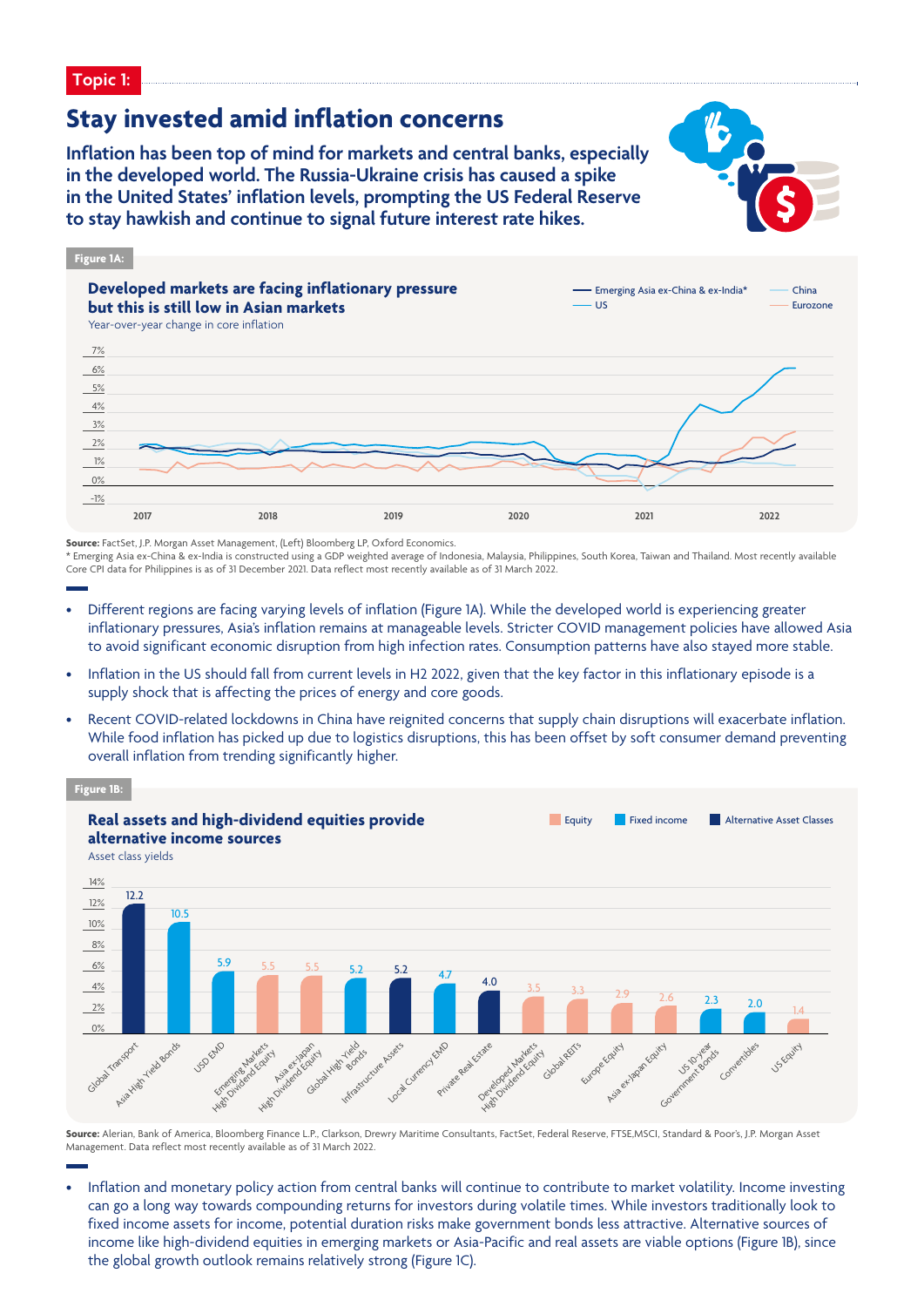#### **Topic 1** (Cont'd)**:**

#### **Figure 1C:**



**Source:** J.P. Morgan Asset Management.

• Staying invested is important in an inflationary environment. A look back at the past 20 years shows that trying to time the market and missing the best days, results in significantly lower annualised returns (Figure 1D). Hence, the best defence is not timing the market but staying invested with a diversified portfolio.



**Source:** Returns are based on the S&P 500 Total Return Index. Indices do not include fees or operating expenses and are not available for actual investment. The hypothetical performance calculations are shown for illustrative purposes only and are not meant to be representative of actual results while investing over the time periods shown. The hypothetical performance calculations for the respective strategies are shown gross of fees. If fees were included returns would be lower. Hypothetical performance returns reflect the reinvestment of all dividends. The hypothetical performance results have certain inherent limitations. Unlike an actual performance record, they do not reflect actual trading, liquidity constraints, fees and other costs. Past performance is not indicative of future returns. Data as of 31 December 2021.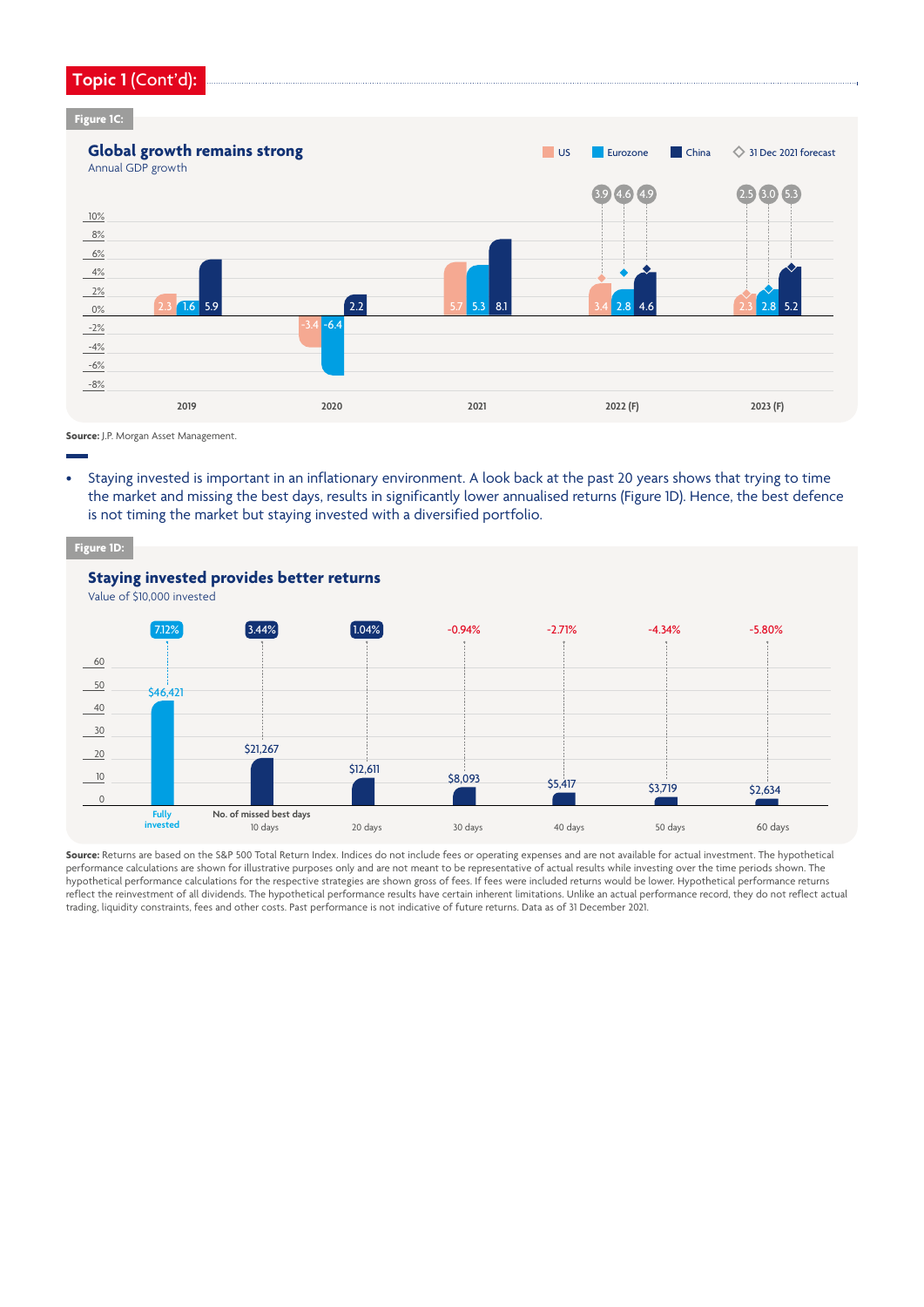## **What is a yield curve inversion and does it signal a future recession?**

**What is known as a yield curve inversion happens when short-term interest yields are higher than longer-term yields. This is out of the ordinary and investors need to be prepared.**





**Source:** FactSet, Standard and Poor's, J.P. Morgan Asset Management. Time to recession is calculated as the time between the final sustained inversion of the vield curve prior to the recession and the onset of the recession.

• The US Treasury's 2-year/10-year yield curve has inverted, suggesting a possible economic downturn in the near future. An inverted yield curve has preceded almost every United States recession since 1960 and is a popular indicator used by observers to form an outlook for the economy and markets (Figure 2A).

#### **Figure 2B:**

#### **A US Treasury 2-year/10-year yield curve inversion does not reflect an immediate recession**

| <b>Months</b>              |                                                    |                                            |                                             |  |  |
|----------------------------|----------------------------------------------------|--------------------------------------------|---------------------------------------------|--|--|
| Yield curve inversion date | From curve inversion to<br><b>S&amp;P 500 peak</b> | From S&P 500 peak to<br>start of recession | <b>From curve inversion to</b><br>recession |  |  |
| <b>Jan 1969</b>            | 4                                                  | 8                                          | 12                                          |  |  |
| <b>Mar 1973</b>            | $\mathbf 0$                                        | 9                                          | 9                                           |  |  |
| <b>Oct 1978</b>            | 15                                                 | $\Omega$                                   | 15                                          |  |  |
| <b>Oct 1980</b>            |                                                    | 8                                          | 9                                           |  |  |
| <b>Jan 1989</b>            | 19                                                 |                                            | 19                                          |  |  |
| <b>Feb 2000</b>            | $\overline{2}$                                     | 12                                         | 14                                          |  |  |
| <b>Jun 2006</b>            | 16                                                 | ٦                                          | 19                                          |  |  |
| <b>Aug 2019</b>            | 6                                                  | $\Omega$                                   | 6                                           |  |  |
| Average                    |                                                    |                                            |                                             |  |  |

**Source:** FactSet, Standard and Poor's, J.P. Morgan Asset Management. Time to recession is calculated as the time between the final sustained inversion of the yield curve prior to the recession and the onset of the recession.

• However, we should keep in mind a number of points before we take this as a negative signal. The ebbs and flows of an economic business cycle suggest a recession is always coming. On average, a recession doesn't occur until 13 months after a yield-curve inversion and the market peaks 8 months after one (Figure 2B).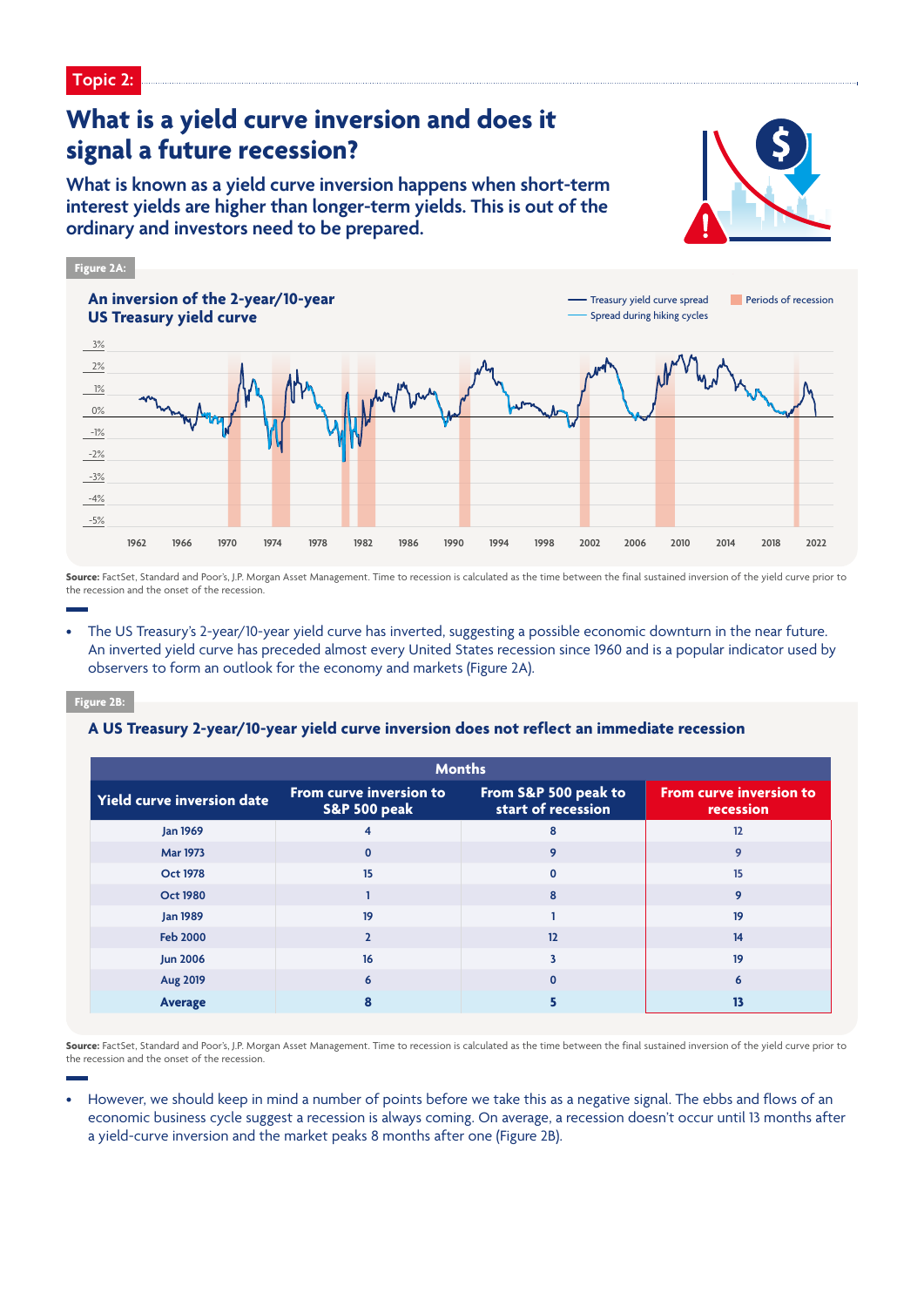#### **Topic 2** (Cont'd)**:**

**Figure 2C:** 

#### **Global equity markets have historically delivered, on average, positive returns between yield curve inversions and recessions**

Annualised median monthly equity total return between inversion and recession since Aug 1978 to Mar 2020



Source: Bloomberg Finance L.P., NBER, J.P. Morgan Asset Management. Data reflect most recently available as of 30 April 2022. Median annualised returns computed across 6 inversion to recession cycles starting on 31 August 1978 unless otherwise stated. Asia ex Japan and EM median annualized returns computed over 2 inversion to recession cycles starting on 28 Feburary 2006.

- Investors could miss out on meaningful returns if they sell their holdings immediately just because the yield curve has inverted. Between yield curve inversions and recessions, global equity markets have historically delivered positive returns on average (Figure 2C). US Value equities have outperformed US Growth equities during these periods.
- Even though a yield curve inversion is a popular indicator, other forward-looking indicators like the Fed's preferred 10-year/3-month term spread are still not suggesting an upcoming recession.
- Even if many months away, an economic slowdown could be approaching as the Fed attempts to reign in inflation. We think investors should remain invested with broadly diversified portfolios. Equities and other risk assets could benefit from a potential strong late-cycle rally, while fixed income assets still serve as a useful hedge against any equity sell-off.